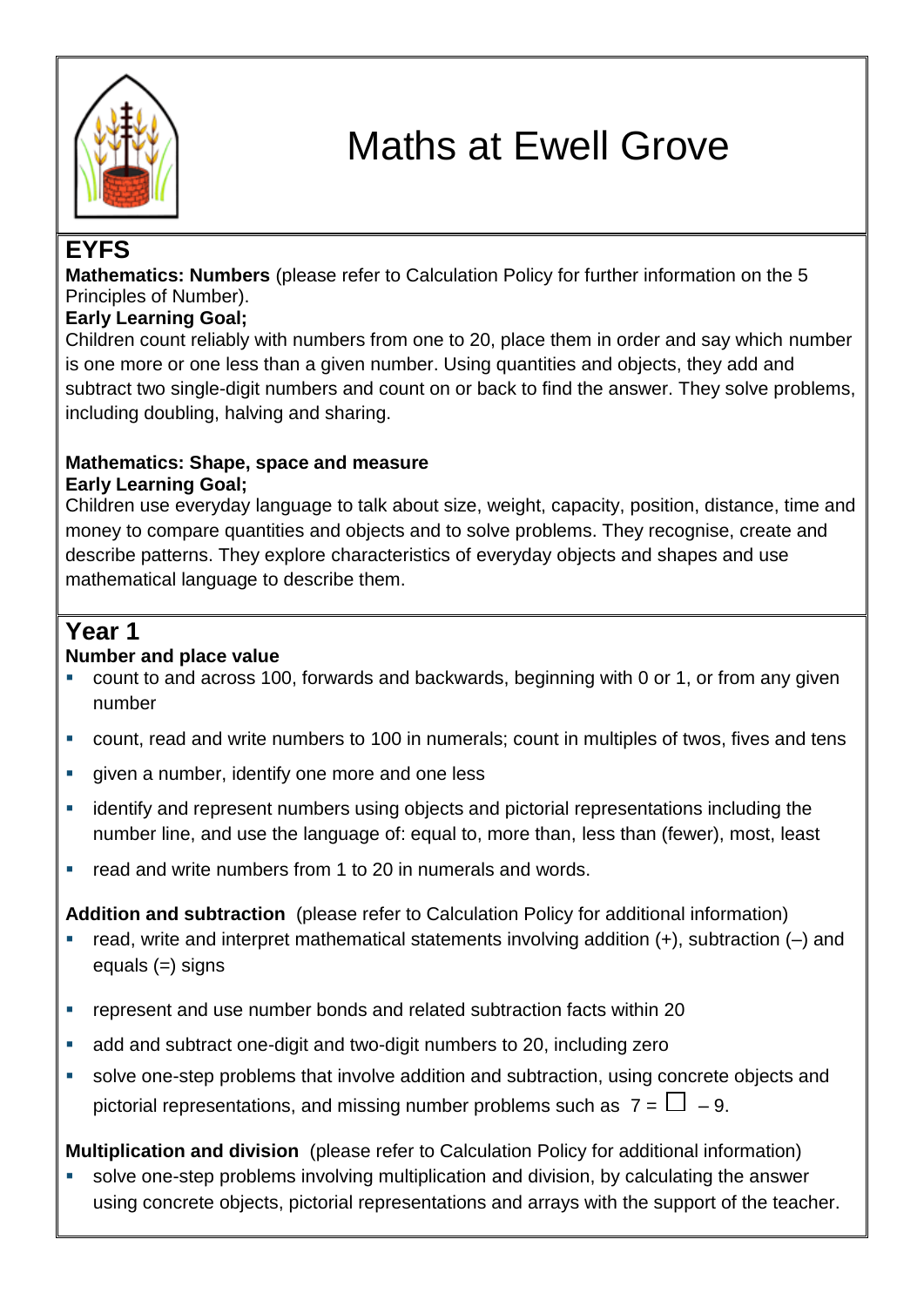#### **Fractions**

- recognise, find and name a half as one of two equal parts of an object, shape or quantity
- recognise, find and name a quarter as one of four equal parts of an object, shape or quantity.

## **Measurement**

- compare, describe and solve practical problems for:
	- lengths and heights [for example, long/short, longer/shorter, tall/short, double/half]
	- **EXECT** mass/weight [for example, heavy/light, heavier than, lighter than]
	- capacity and volume [for example, full/empty, more than, less than, half, half full, quarter]
	- time [for example, quicker, slower, earlier, later]
- **measure and begin to record the following:** 
	- **Example 1** lengths and heights
	- **mass/weight**
	- **Exercise Capacity and volume**
	- time (hours, minutes, seconds)
- **•** recognise and know the value of different denominations of coins and notes
- sequence events in chronological order using language [for example, before and after, next, first, today, yesterday, tomorrow, morning, afternoon and evening]
- **•** recognise and use language relating to dates, including days of the week, weeks, months and years
- tell the time to the hour and half past the hour and draw the hands on a clock face to show these times.

## **Geometry – properties of shapes**

- recognise and name common 2-D and 3-D shapes, including:
	- 2-D shapes [for example, rectangles (including squares), circles and triangles]
	- <sup>3</sup> 3-D shapes [for example, cuboids (including cubes), pyramids and spheres].

## **Geometry – position and direction**

 describe position, direction and movement, including whole, half, quarter and threequarter turns.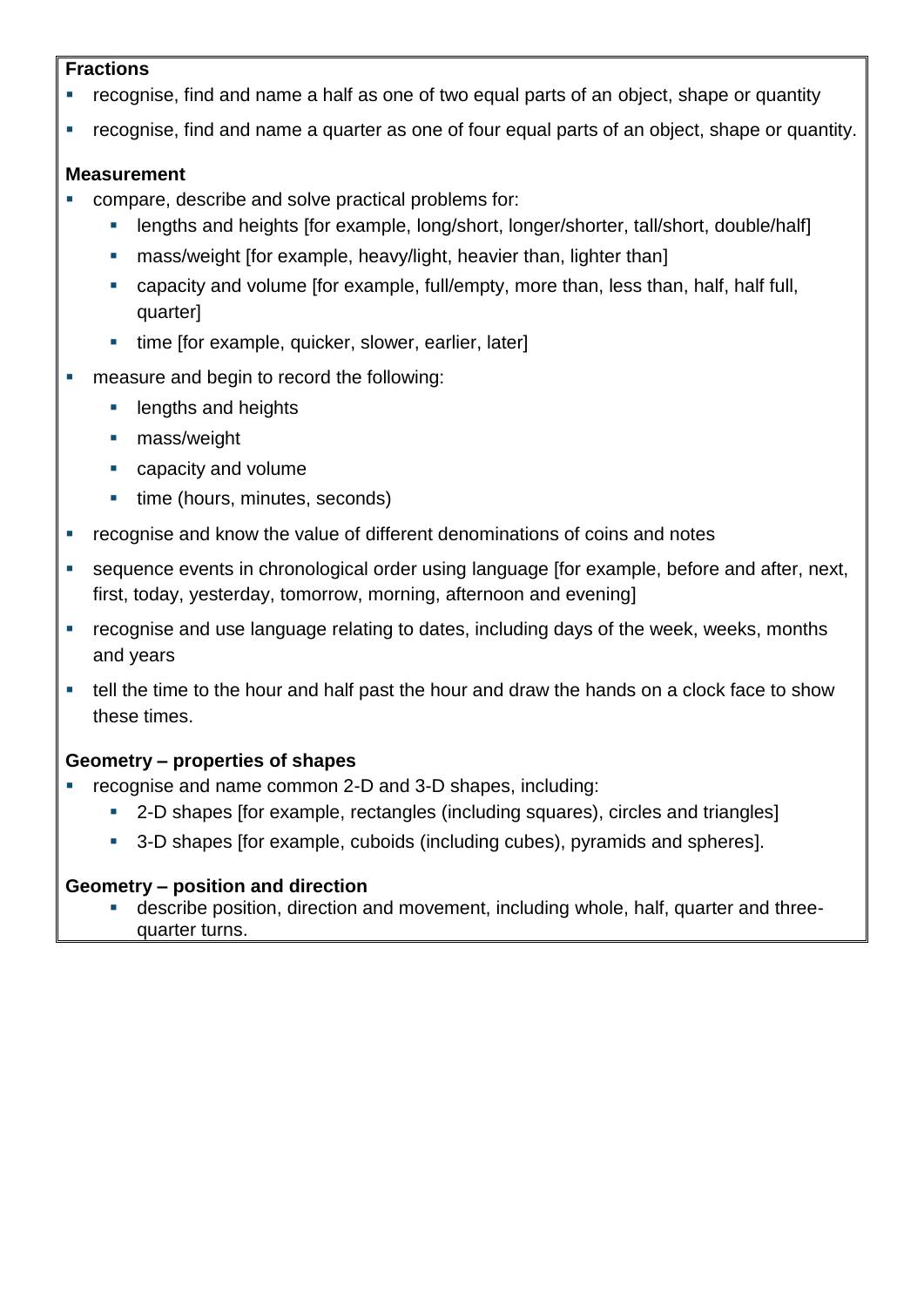## **Year 2 Number and place value**

- count in steps of 2, 3, and 5 from 0, and in tens from any number, forward and backward
- **•** recognise the place value of each digit in a two-digit number (tens, ones)
- **EXECT** identify, represent and estimate numbers using different representations, including the number line
- compare and order numbers from 0 up to 100; use  $\lt$ ,  $>$  and  $=$  signs
- read and write numbers to at least 100 in numerals and in words
- use place value and number facts to solve problems.

**Addition and subtraction** (please refer to Calculation Policy for additional information)

- solve problems with addition and subtraction:
	- using concrete objects and pictorial representations, including those involving numbers, quantities and measures
	- applying their increasing knowledge of mental and written methods
- recall and use addition and subtraction facts to 20 fluently, and derive and use related facts up to 100
- add and subtract numbers using concrete objects, pictorial representations, and mentally, including:
	- **a** two-digit number and ones
	- **a** two-digit number and tens
	- **two two-digit numbers**
	- **adding three one-digit numbers**
- show that addition of two numbers can be done in any order (commutative) and subtraction of one number from another cannot
- recognise and use the inverse relationship between addition and subtraction and use this to check calculations and solve missing number problems.

**Multiplication and division** (please refer to Calculation Policy for additional information)

- recall and use multiplication and division facts for the 2, 5 and 10 multiplication tables, including recognising odd and even numbers
- calculate mathematical statements for multiplication and division within the multiplication tables and write them using the multiplication  $(x)$ , division  $(\div)$  and equals  $(=)$  signs
- show that multiplication of two numbers can be done in any order (commutative) and division of one number by another cannot
- solve problems involving multiplication and division, using materials, arrays, repeated addition, mental methods, and multiplication and division facts, including problems in contexts.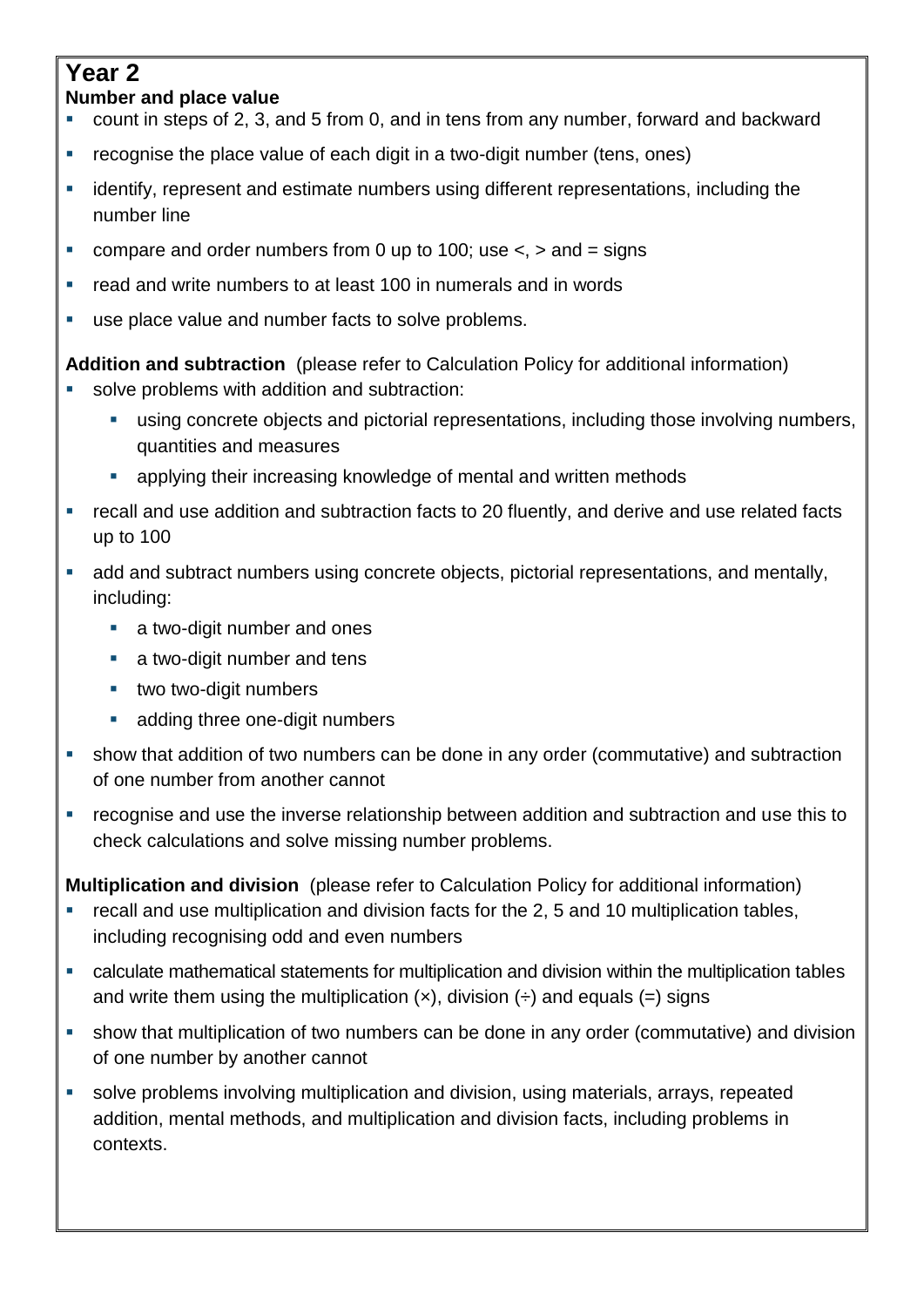#### **Fractions**

- **•** recognise, find, name and write fractions  $\frac{1}{3}$ ,  $\frac{1}{4}$  $\frac{1}{4}$ ,  $\frac{2}{4}$  $\frac{2}{4}$  and  $\frac{3}{4}$  of a length, shape, set of objects or quantity
- write simple fractions for example,  $\frac{1}{2}$  $\frac{1}{2}$  of 6 = 3 and recognise the equivalence of  $\frac{2}{4}$  $\frac{2}{4}$  and  $\frac{1}{2}$  $\frac{1}{2}$  .

## **Measurement**

- choose and use appropriate standard units to estimate and measure length/height in any direction (m/cm); mass (kg/g); temperature (°C); capacity (litres/ml) to the nearest appropriate unit, using rulers, scales, thermometers and measuring vessels
- compare and order lengths, mass, volume/capacity and record the results using >, < and =
- recognise and use symbols for pounds  $(E)$  and pence  $(p)$ ; combine amounts to make a particular value
- **find different combinations of coins that equal the same amounts of money**
- solve simple problems in a practical context involving addition and subtraction of money of the same unit, including giving change
- **EXECOMPARE AND SECULARE COMPARE AND SEQUENCE INTERFACE SET**
- tell and write the time to five minutes, including quarter past/to the hour and draw the hands on a clock face to show these times
- know the number of minutes in an hour and the number of hours in a day.

## **Geometry – properties of shapes**

- identify and describe the properties of 2-D shapes, including the number of sides and line symmetry in a vertical line
- **EXEDENT** identify and describe the properties of 3-D shapes, including the number of edges, vertices and faces
- identify 2-D shapes on the surface of 3-D shapes [for example, a circle on a cylinder and a triangle on a pyramid]
- compare and sort common 2-D and 3-D shapes and everyday objects.

## **Geometry – position and direction**

- **•** order and arrange combinations of mathematical objects in patterns and sequences
- use mathematical vocabulary to describe position, direction and movement, including movement in a straight line and distinguishing between rotation as a turn and in terms of right angles for quarter, half and three-quarter turns (clockwise and anti-clockwise.

## **Statistics**

- **EXTERN** interpret and construct simple pictograms, tally charts, block diagrams and simple tables
- **a** ask and answer simple questions by counting the number of objects in each category and sorting the categories by quantity
- ask and answer questions about totalling and comparing categorical data.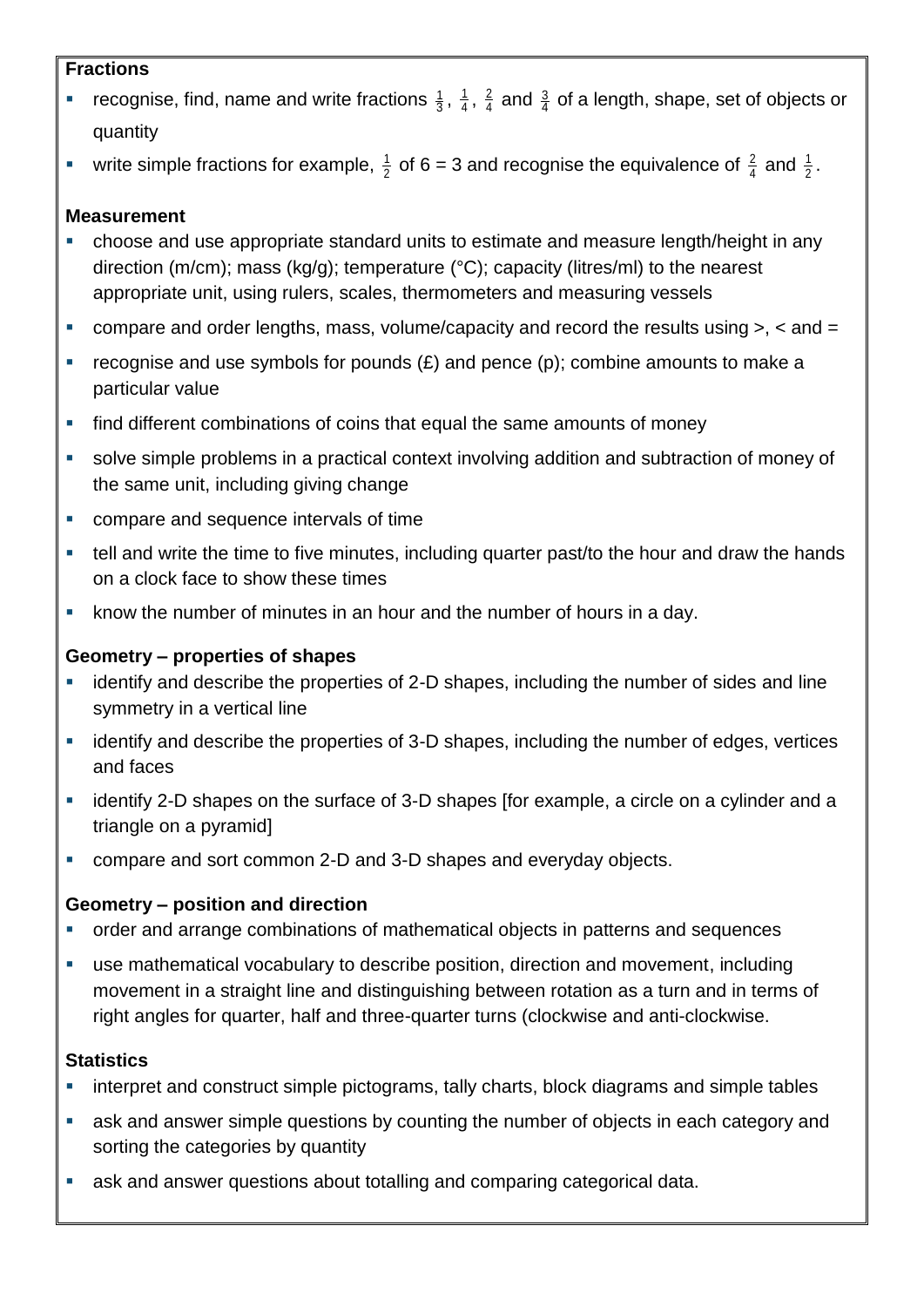# **Year 3**

## **Number and place value**

- count from 0 in multiples of 4, 8, 50 and 100; find 10 or 100 more or less than a given number
- recognise the place value of each digit in a three-digit number (hundreds, tens, ones)
- **compare and order numbers up to 1000**
- **EXECTE identify, represent and estimate numbers using different representations**
- **•** read and write numbers up to 1000 in numerals and in words
- solve number problems and practical problems involving these ideas.

**Addition and subtraction** (please refer to Calculation Policy for additional information)

- add and subtract numbers mentally, including:
	- **a** three-digit number and ones
	- **a** three-digit number and tens
	- **a** three-digit number and hundreds
- add and subtract numbers with up to three digits, using formal written methods of columnar addition and subtraction
- estimate the answer to a calculation and use inverse operations to check answers
- solve problems, including missing number problems, using number facts, place value, and more complex addition and subtraction.

**Multiplication and division** (please refer to Calculation Policy for additional information)

- recall and use multiplication and division facts for the 3, 4 and 8 multiplication tables
- write and calculate mathematical statements for multiplication and division using the multiplication tables that they know, including for two-digit numbers times one-digit numbers, using mental and progressing to formal written methods
- solve problems, including missing number problems, involving multiplication and division, including positive integer scaling problems and correspondence problems in which n objects are connected to m objects.

## **Fractions**

- count up and down in tenths; recognise that tenths arise from dividing an object into 10 equal parts and in dividing one-digit numbers or quantities by 10
- recognise, find and write fractions of a discrete set of objects: unit fractions and non-unit fractions with small denominators
- recognise and use fractions as numbers: unit fractions and non-unit fractions with small denominators
- recognise and show, using diagrams, equivalent fractions with small denominators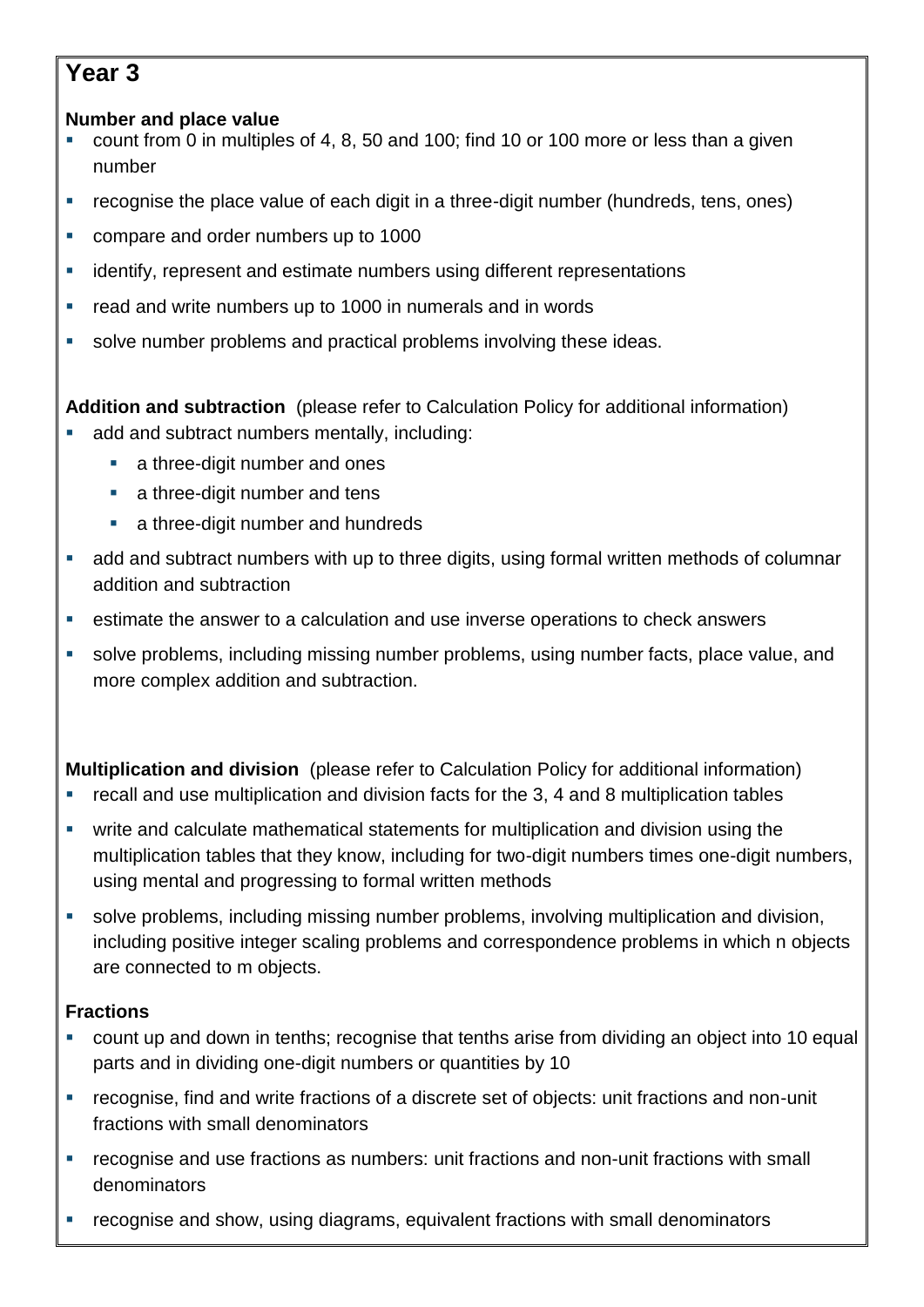- add and subtract fractions with the same denominator within one whole [for example,  $\frac{5}{7}$ ]  $\frac{5}{7}$  +  $\frac{1}{7}$ 1  $=\frac{6}{7}$  $\frac{6}{7}$  ]
- compare and order unit fractions, and fractions with the same denominators
- solve problems that involve all of the above.

- measure, compare, add and subtract: lengths (m/cm/mm); mass (kg/g); volume/capacity (l/ml)
- **EXECUTE:** measure the perimeter of simple 2-D shapes
- add and subtract amounts of money to give change, using both  $E$  and  $p$  in practical contexts
- tell and write the time from an analogue clock, including using Roman numerals from I to XII, and 12-hour and 24-hour clocks
- estimate and read time with increasing accuracy to the nearest minute; record and compare time in terms of seconds, minutes and hours; use vocabulary such as o'clock, a.m./p.m., morning, afternoon, noon and midnight
- know the number of seconds in a minute and the number of days in each month, year and leap year
- compare durations of events [for example to calculate the time taken by particular events or tasks].

## **Geometry – properties of shapes**

- draw 2-D shapes and make 3-D shapes using modelling materials; recognise 3-D shapes in different orientations and describe them
- **•** recognise angles as a property of shape or a description of a turn
- **EXT** identify right angles, recognise that two right angles make a half-turn, three make three quarters of a turn and four a complete turn; identify whether angles are greater than or less than a right angle
- **EXECT** identify horizontal and vertical lines and pairs of perpendicular and parallel lines.

## **Statistics**

- **EXTERN** interpret and present data using bar charts, pictograms and tables
- solve one-step and two-step questions [for example, 'How many more?' and 'How many fewer?'] using information presented in scaled bar charts and pictograms and tables.

## **Year 4**

## **Number and place value**

- count in multiples of 6, 7, 9, 25 and 1000
- **find 1000 more or less than a given number**
- count backwards through zero to include negative numbers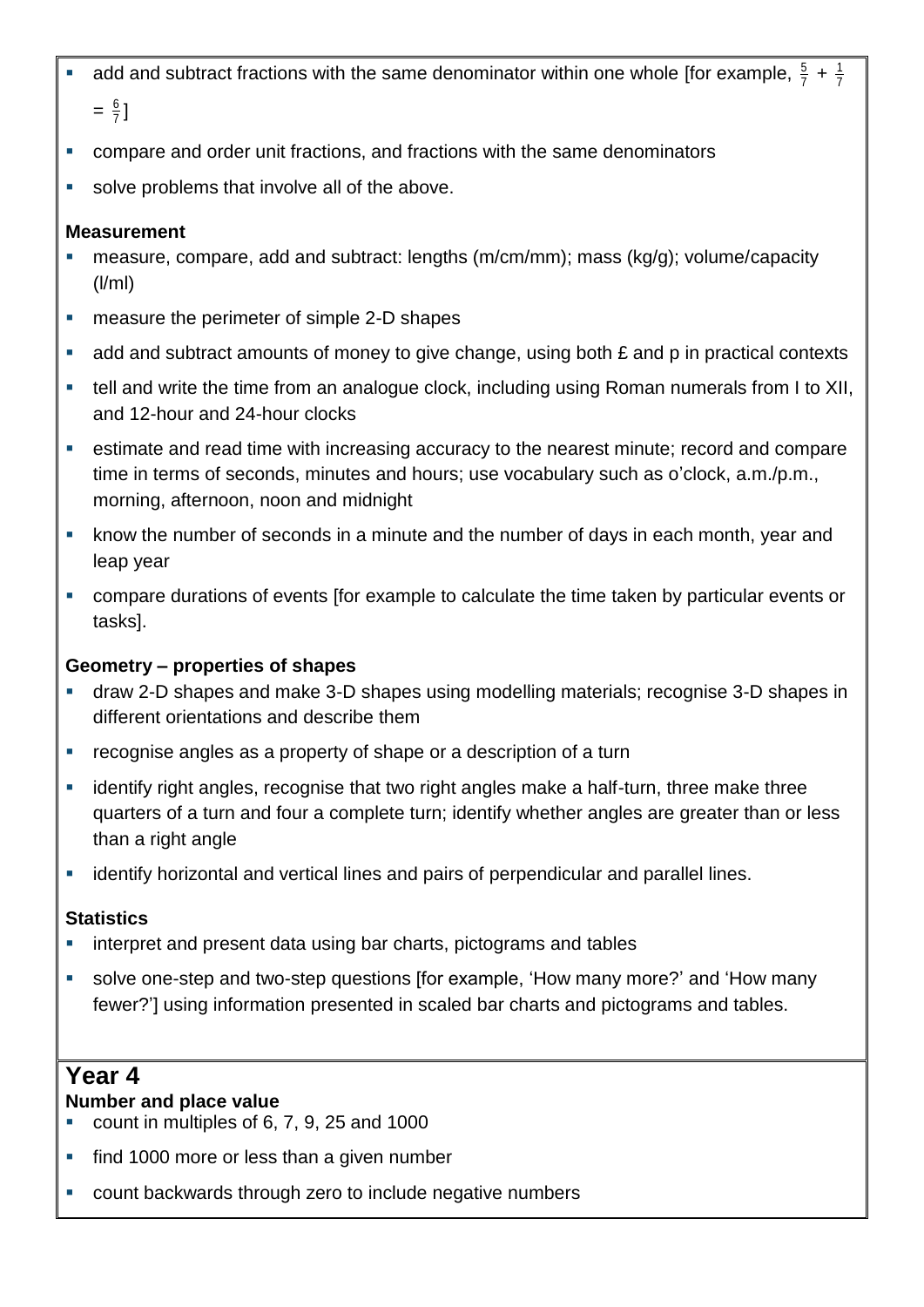- recognise the place value of each digit in a four-digit number (thousands, hundreds, tens, and ones)
- order and compare numbers beyond 1000
- identify, represent and estimate numbers using different representations
- **•** round any number to the nearest 10, 100 or 1000
- solve number and practical problems that involve all of the above and with increasingly large positive numbers
- read Roman numerals to 100 (I to C) and know that over time, the numeral system changed to include the concept of zero and place value.

**Addition and subtraction** (please refer to Calculation Policy for additional information)

- add and subtract numbers with up to 4 digits using the formal written methods of columnar addition and subtraction where appropriate
- estimate and use inverse operations to check answers to a calculation
- solve addition and subtraction two-step problems in contexts, deciding which operations and methods to use and why.

**Multiplication and division** (please refer to Calculation Policy for additional information)

- recall multiplication and division facts for multiplication tables up to  $12 \times 12$
- use place value, known and derived facts to multiply and divide mentally, including: multiplying by 0 and 1; dividing by 1; multiplying together three numbers
- recognise and use factor pairs and commutativity in mental calculations
- **•** multiply two-digit and three-digit numbers by a one-digit number using formal written layout
- solve problems involving multiplying and adding, including using the distributive law to multiply two digit numbers by one digit, integer scaling problems and harder correspondence problems such as n objects are connected to m objects.

## **Fractions (including decimals)**

- **•** recognise and show, using diagrams, families of common equivalent fractions
- count up and down in hundredths; recognise that hundredths arise when dividing an object by one hundred and dividing tenths by ten.
- solve problems involving increasingly harder fractions to calculate quantities, and fractions to divide quantities, including non-unit fractions where the answer is a whole number
- add and subtract fractions with the same denominator
- recognise and write decimal equivalents of any number of tenths or hundredths
- **•** recognise and write decimal equivalents to  $\frac{1}{4}$  $\frac{1}{4}$ ,  $\frac{1}{2}$ ,  $\frac{3}{4}$ 3
- find the effect of dividing a one- or two-digit number by 10 and 100, identifying the value of the digits in the answer as ones, tenths and hundredths
- **•** round decimals with one decimal place to the nearest whole number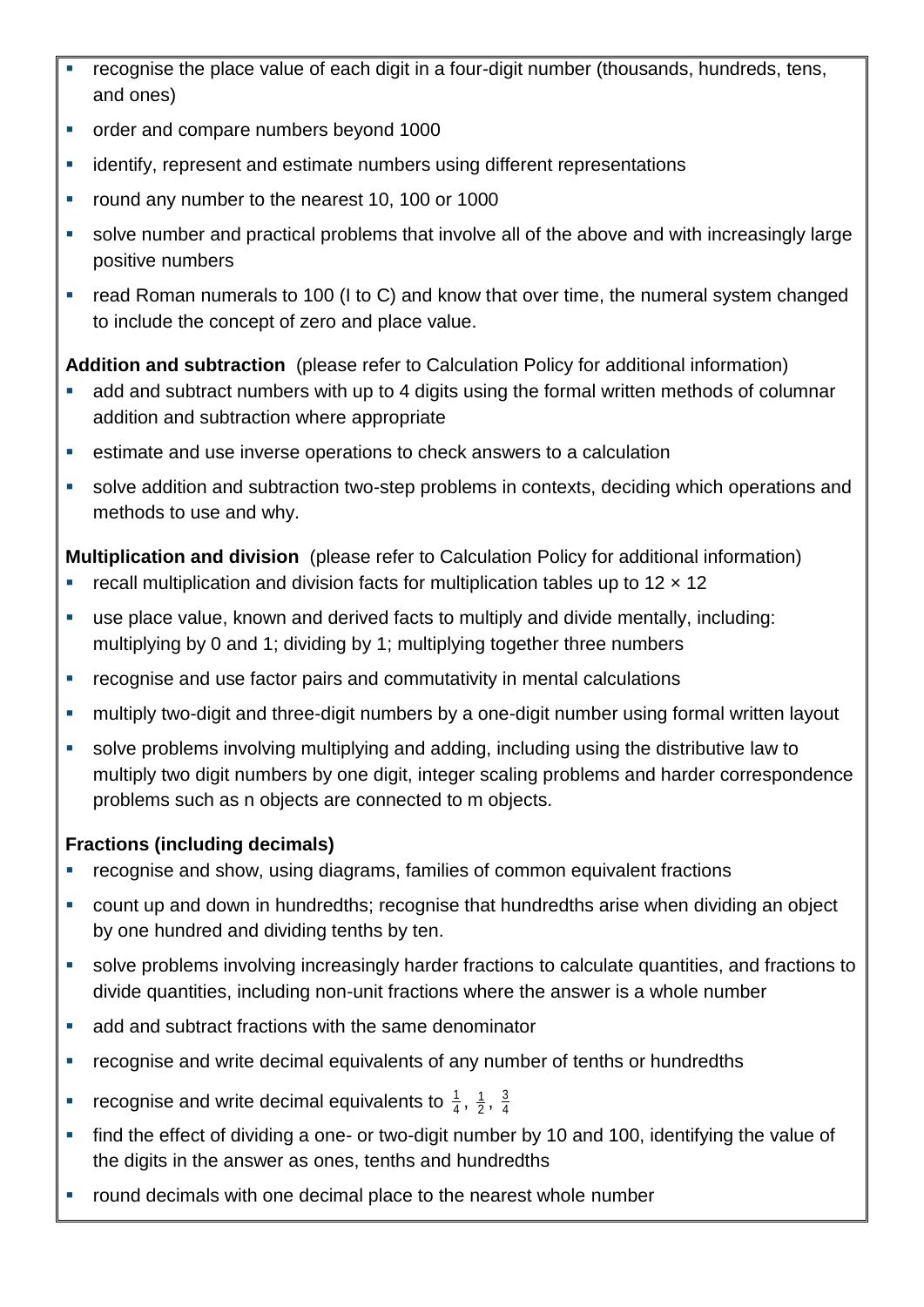- compare numbers with the same number of decimal places up to two decimal places
- solve simple measure and money problems involving fractions and decimals to two decimal places.

- Convert between different units of measure [for example, kilometre to metre; hour to minute]
- measure and calculate the perimeter of a rectilinear figure (including squares) in centimetres and metres
- find the area of rectilinear shapes by counting squares
- estimate, compare and calculate different measures, including money in pounds and pence
- read, write and convert time between analogue and digital 12- and 24-hour clocks
- solve problems involving converting from hours to minutes; minutes to seconds; years to months; weeks to days.

## **Geometry – properties of shapes**

- compare and classify geometric shapes, including quadrilaterals and triangles**,** based on their properties and sizes
- identify acute and obtuse angles and compare and order angles up to two right angles by size
- **EXECT** identify lines of symmetry in 2-D shapes presented in different orientations
- complete a simple symmetric figure with respect to a specific line of symmetry.

## **Geometry – position and direction**

- describe positions on a 2-D grid as coordinates in the first quadrant
- describe movements between positions as translations of a given unit to the left/right and up/down
- **•** plot specified points and draw sides to complete a given polygon.

## **Statistics**

- interpret and present discrete and continuous data using appropriate graphical methods, including bar charts and time graphs.
- solve comparison, sum and difference problems using information presented in bar charts, pictograms, tables and other graphs.

# **Year 5**

## **Number and place value**

 read, write, order and compare numbers to at least 1 000 000 and determine the value of each digit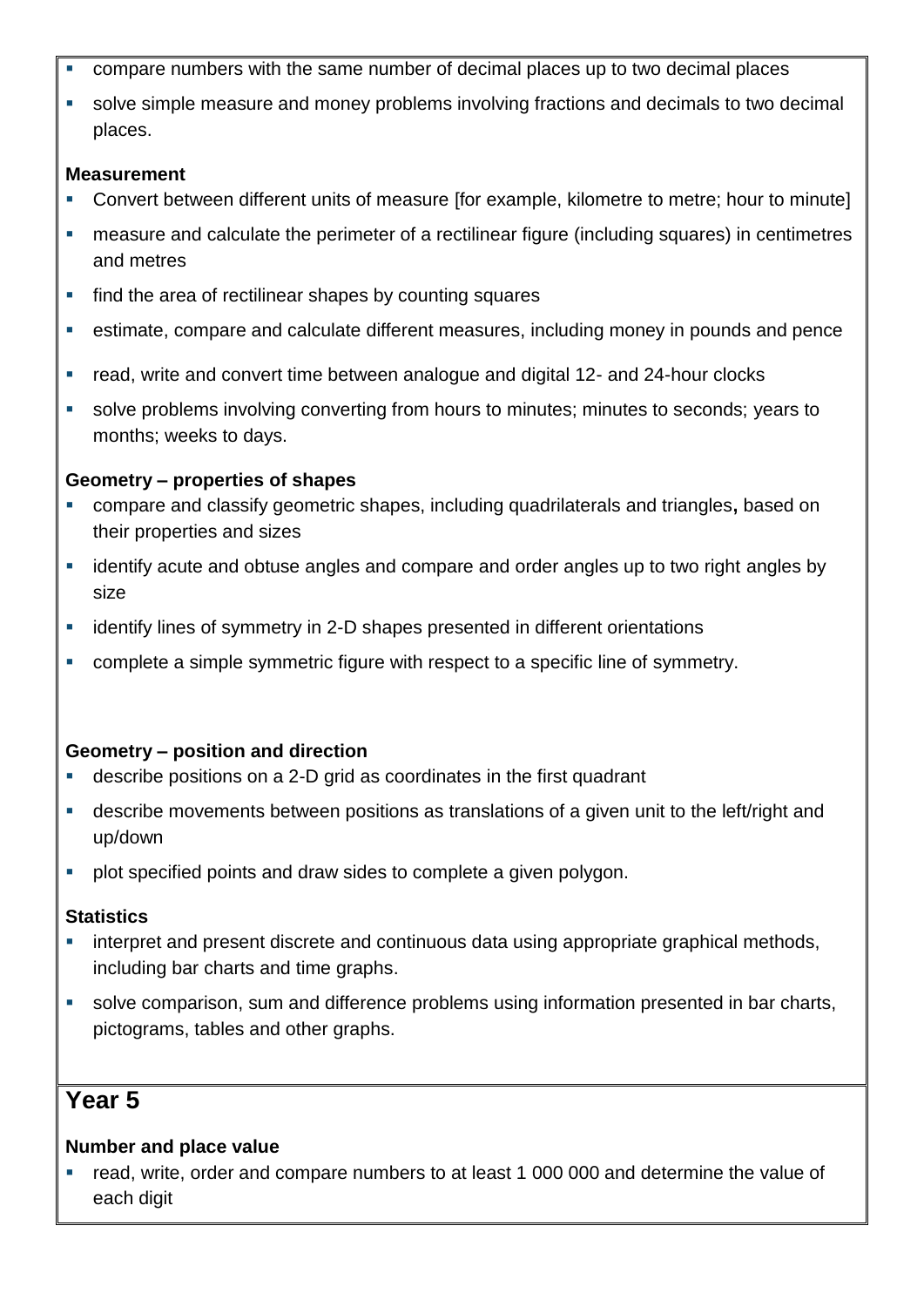- count forwards or backwards in steps of powers of 10 for any given number up to 1 000 000
- **EXTERT** interpret negative numbers in context, count forwards and backwards with positive and negative whole numbers, including through zero
- round any number up to 1 000 000 to the nearest 10, 100, 1000, 10 000 and 100 000
- solve number problems and practical problems that involve all of the above
- read Roman numerals to 1000 (M) and recognise years written in Roman numerals.

**Addition and subtraction** (please refer to Calculation Policy for additional information)

- **add and subtract whole numbers with more than 4 digits, including using formal written** methods (columnar addition and subtraction)
- add and subtract numbers mentally with increasingly large numbers
- use rounding to check answers to calculations and determine, in the context of a problem, levels of accuracy
- solve addition and subtraction multi-step problems in contexts, deciding which operations and methods to use and why.

**Multiplication and division** (please refer to Calculation Policy for additional information)

- identify multiples and factors, including finding all factor pairs of a number, and common factors of two numbers
- know and use the vocabulary of prime numbers, prime factors and composite (non-prime) numbers
- establish whether a number up to 100 is prime and recall prime numbers up to 19
- multiply numbers up to 4 digits by a one- or two-digit number using a formal written method, including long multiplication for two-digit numbers
- **EXECT** multiply and divide numbers mentally drawing upon known facts
- divide numbers up to 4 digits by a one-digit number using the formal written method of short division and interpret remainders appropriately for the context
- multiply and divide whole numbers and those involving decimals by 10, 100 and 1000
- $\blacksquare$  recognise and use square numbers and cube numbers, and the notation for squared ( $\sp{2}$ ) and cubed  $(^3)$
- solve problems involving multiplication and division including using their knowledge of factors and multiples, squares and cubes
- solve problems involving addition, subtraction, multiplication and division and a combination of these, including understanding the meaning of the equals sign
- solve problems involving multiplication and division, including scaling by simple fractions and problems involving simple rates.

## **Fractions (including decimals and percentages)**

compare and order fractions whose denominators are all multiples of the same number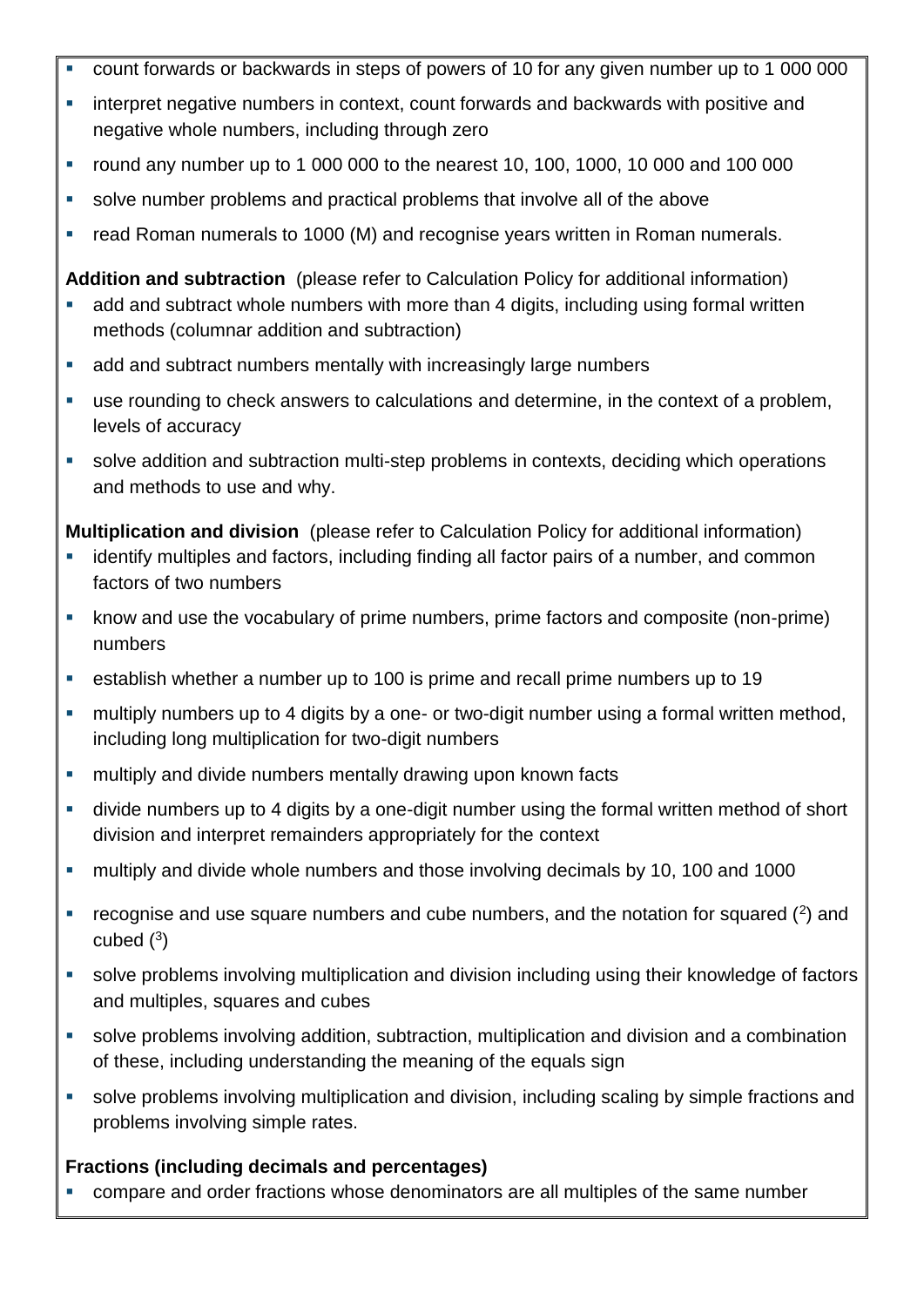- identify, name and write equivalent fractions of a given fraction, represented visually, including tenths and hundredths
- **•** recognise mixed numbers and improper fractions and convert from one form to the other and write mathematical statements > 1 as a mixed number [for example,  $\frac{2}{5}$  $rac{2}{5} + \frac{4}{5}$  $\frac{4}{5} = \frac{6}{5}$  $\frac{6}{5}$  = 1 $\frac{1}{5}$  $\frac{1}{5}$  ]
- add and subtract fractions with the same denominator and denominators that are multiples of the same number
- **nultiply proper fractions and mixed numbers by whole numbers, supported by materials and** diagrams
- read and write decimal numbers as fractions [for example,  $0.71 = \frac{71}{100}$  $\frac{71}{00}$  ]
- recognise and use thousandths and relate them to tenths, hundredths and decimal equivalents
- **•** round decimals with two decimal places to the nearest whole number and to one decimal place
- read, write, order and compare numbers with up to three decimal places
- solve problems involving number up to three decimal places
- recognise the per cent symbol (%) and understand that per cent relates to 'number of parts per hundred', and write percentages as a fraction with denominator 100, and as a decimal
- solve problems which require knowing percentage and decimal equivalents of  $\frac{1}{2}$  $\frac{1}{2}$ ,  $\frac{1}{4}$  $\frac{1}{4}$ ,  $\frac{1}{5}$  $\frac{1}{5}$ ,  $\frac{2}{5}$  $\frac{2}{5}$ ,  $\frac{4}{5}$ 4 and those fractions with a denominator of a multiple of 10 or 25.

- convert between different units of metric measure (for example, kilometre and metre; centimetre and metre; centimetre and millimetre; gram and kilogram; litre and millilitre)
- understand and use approximate equivalences between metric units and common imperial units such as inches, pounds and pints
- measure and calculate the perimeter of composite rectilinear shapes in centimetres and metres
- calculate and compare the area of rectangles (including squares), and including using standard units, square centimetres (cm<sup>2</sup>) and square metres (m<sup>2</sup>) and estimate the area of irregular shapes
- estimate volume [for example, using 1  $cm<sup>3</sup>$  blocks to build cuboids (including cubes)] and capacity [for example, using water]
- solve problems involving converting between units of time
- use all four operations to solve problems involving measure [for example, length, mass, volume, money] using decimal notation, including scaling.

## **Geometry – properties of shapes**

identify 3-D shapes, including cubes and other cuboids, from 2-D representations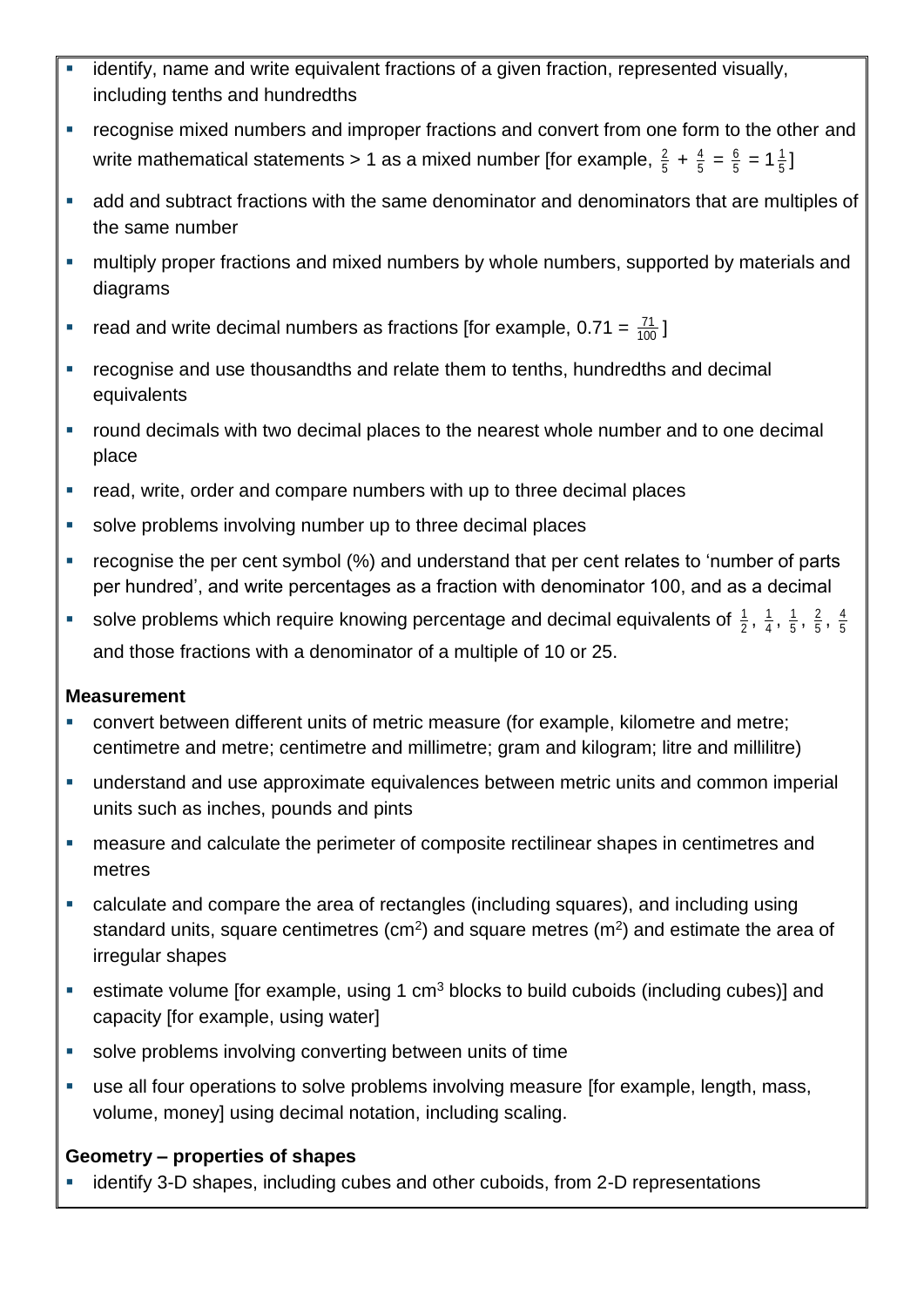- know angles are measured in degrees: estimate and compare acute, obtuse and reflex angles
- $\blacksquare$  draw given angles, and measure them in degrees ( $\lozenge$ )
- **identify:** 
	- $\blacksquare$  angles at a point and one whole turn (total 360 $^{\circ}$ )
	- **angles at a point on a straight line and**  $\frac{1}{2}$  $\frac{1}{2}$  a turn (total 180º)
	- $\blacksquare$  other multiples of 90 $\rm ^o$
- use the properties of rectangles to deduce related facts and find missing lengths and angles
- distinguish between regular and irregular polygons based on reasoning about equal sides and angles.

## **Geometry – position and direction**

 identify, describe and represent the position of a shape following a reflection or translation, using the appropriate language, and know that the shape has not changed.

## **Statistics**

- solve comparison, sum and difference problems using information presented in a line graph
- complete, read and interpret information in tables, including timetables.

## **Year 6**

## **Number and place value**

- read, write, order and compare numbers up to 10 000 000 and determine the value of each digit
- **round any whole number to a required degree of accuracy**
- use negative numbers in context, and calculate intervals across zero
- solve number and practical problems that involve all of the above.

**Addition and subtraction. Multiplication and division** (please refer to Calculation Policy for additional information)

- multiply multi-digit numbers up to 4 digits by a two-digit whole number using the formal written method of long multiplication
- divide numbers up to 4 digits by a two-digit whole number using the formal written method of long division, and interpret remainders as whole number remainders, fractions, or by rounding, as appropriate for the context
- divide numbers up to 4 digits by a two-digit number using the formal written method of short division where appropriate, interpreting remainders according to the context
- **•** perform mental calculations, including with mixed operations and large numbers
- identify common factors, common multiples and prime numbers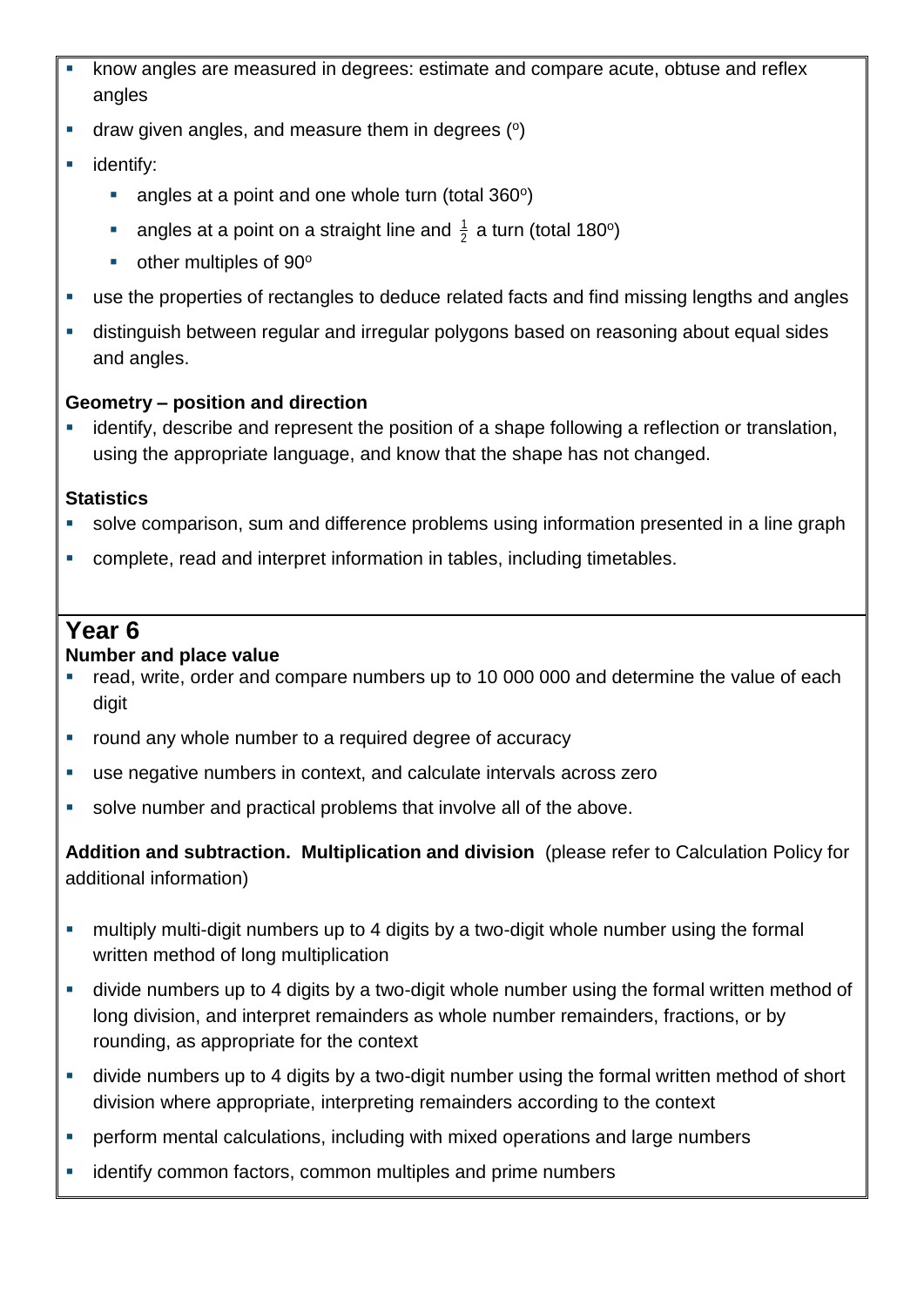- use their knowledge of the order of operations to carry out calculations involving the four operations
- solve addition and subtraction multi-step problems in contexts, deciding which operations and methods to use and why
- solve problems involving addition, subtraction, multiplication and division
- use estimation to check answers to calculations and determine, in the context of a problem, an appropriate degree of accuracy.

## **Fractions (including decimals and percentages)**

- use common factors to simplify fractions; use common multiples to express fractions in the same denomination
- compare and order fractions, including fractions > 1
- add and subtract fractions with different denominators and mixed numbers, using the concept of equivalent fractions
- **EXECT** multiply simple pairs of proper fractions, writing the answer in its simplest form [for example, 4  $\frac{1}{4} \times \frac{1}{2}$  $\frac{1}{2} = \frac{1}{8}$  $\frac{1}{8}$ ]
- **divide proper fractions by whole numbers [for example,**  $\frac{1}{3}$  $\frac{1}{3} \div 2 = \frac{1}{6}$  $\frac{1}{6}$  ]
- associate a fraction with division and calculate decimal fraction equivalents [for example, 0.375] for a simple fraction [for example,  $\frac{3}{8}$  $\frac{3}{8}$ ]
- **EXT** identify the value of each digit in numbers given to three decimal places and multiply and divide numbers by 10, 100 and 1000 giving answers up to three decimal places
- **EXECT** multiply one-digit numbers with up to two decimal places by whole numbers
- use written division methods in cases where the answer has up to two decimal places
- solve problems which require answers to be rounded to specified degrees of accuracy
- recall and use equivalences between simple fractions, decimals and percentages, including in different contexts.

## **Ratio and proportion**

- solve problems involving the relative sizes of two quantities where missing values can be found by using integer multiplication and division facts
- solve problems involving the calculation of percentages [for example, of measures, and such as 15% of 360] and the use of percentages for comparison
- solve problems involving similar shapes where the scale factor is known or can be found
- solve problems involving unequal sharing and grouping using knowledge of fractions and multiples.

## **Algebra**

- use simple formulae
- generate and describe linear number sequences